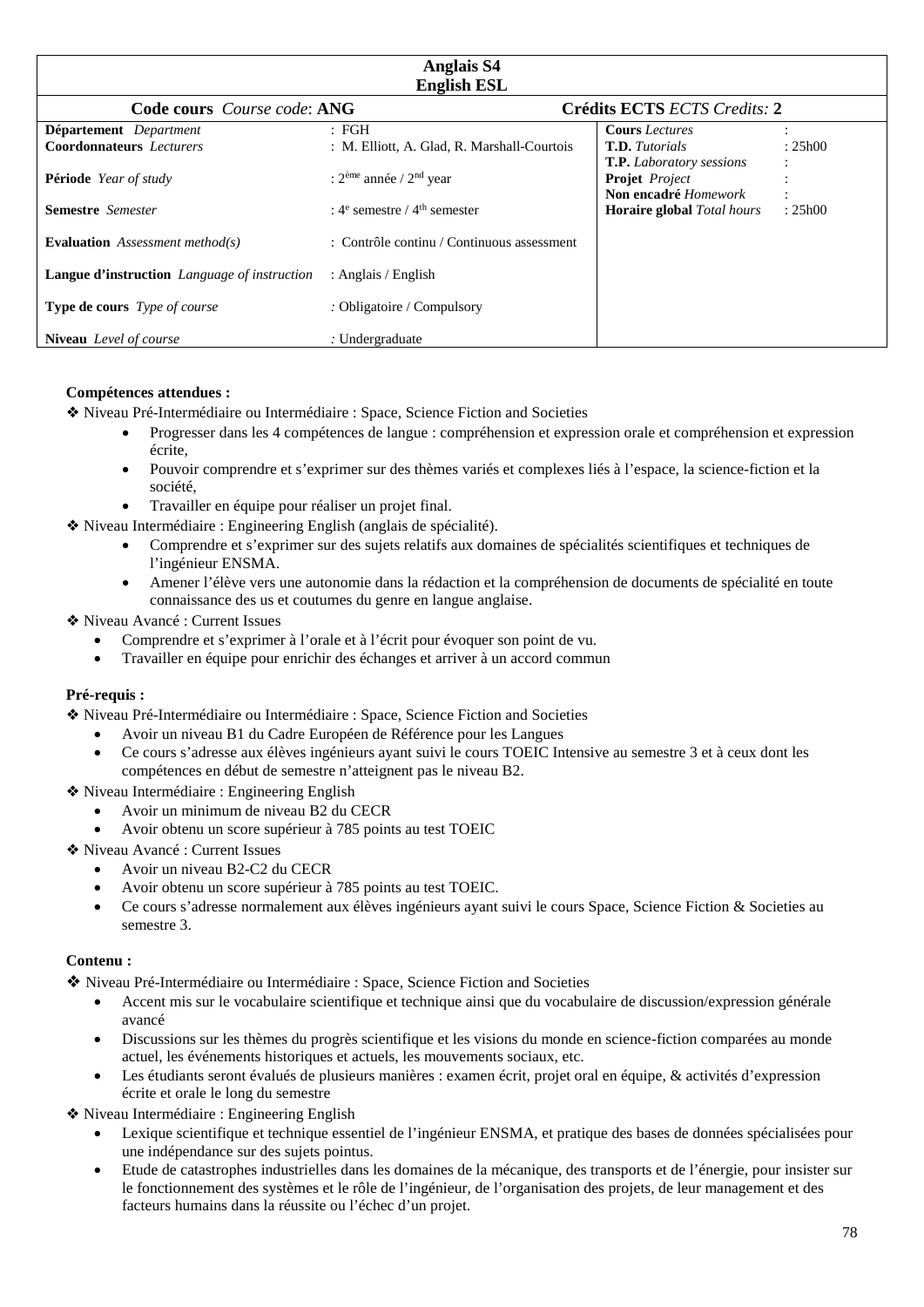- Etude de technologies soutenables appliquées récemment aux systèmes de transport.
- Rédaction scientifique, en particulier de rapports (conformité au genre en langue anglaise), sur la base de rapports rédigés par des francophones.

❖ Niveau Avancé : Current Issues

- Le cours est divisé en deux partis: l'éthique professionnelle et développement durable
- Les études de cas visent à analyser avec objectivité une situation délicate dans le monde de l'entreprise. Cette analyse doit aboutir à trouver la solution la plus adéquate/éthique.
- Le développement durable est abordé par des échanges/débats et présentations par équipes des solutions individuelles qui sont possibles à mettre en place pour répondre au réchauffement climatique.

# **Bibliographie :**

❖ Engineering English

- H. Petrovski, To Engineer is Human, Vintage Books, 1992
- H. Petrovski, To Forgive Design: Understanding Failure, Belknap Press, 2014
- R.H. Barnard, D.R. Philpott, Aircraft Flight, 3rd edition, Prentice Hall, 2009
- E-Mobility Engineering (periodical), High Power Media Ltd
- R. Weissberg, S. Buker, Writing up Research, Prentice Hall, 1990
- T.M. Young, Technical Writing A-Z: a Commonsense Guide to Engineering Reports and Theses, ASME Press, 2004

# **Expected competencies:**

❖ Pre-Intermediate or Intermediate Level: Space, Science Fiction and Societies

- To demonstrate improvement in the 4 language competencies: reading, writing, speaking and listening,
- To understand and express themselves on various and complex themes related to space, science fiction and societies,
- To work in teams to create and present a final project.

❖ Intermediate Level: Engineering English

- To be able to express oneself on and understand subjects relative to the technical and scientific specialties and concerns of an Ensma engineer.
- To be able to write technical reports to become independent self-sufficient junior engineers, as concerns engineering English.
- ❖ Advanced Level: Current Issues
	- To be able to express ideas eloquently when speaking or writing about the ethical and environmental issues evoked.

### **Prerequisites:**

❖ Pre-Intermediate Level: Space, Science Fiction and Societies

- Minimum of B1 level (as defined in the European Reference Framework for Language Levels)
- This course is normally accessible to students who have followed the TOEIC Intensive class during semester 3 and to students whose competencies in English are below the requirements of a B2 level.

❖ Intermediate Level: Engineering English

- B2 level (as defined in the CERFL)
- Students should have obtained a score of at least 785 points at the TOEIC Listening and Reading test before the beginning of the semester.

❖ Advanced Level: Current Issues

- $B2 C2$  level (as defined in the CERFL)
- Students who obtained a score of at least 785 points at the TOEIC Listening and Reading test.
- This course is normally accessible to students who have followed the Space, Science Fiction & Societies class during semester 3.

### **Content:**

❖ Space, Science Fiction and Societies

- Accent on scientific and technical vocabulary as well as advanced discussion and expression vocab
- Discussions on themes related to scientific progress, visions of the world seen in science fiction compared to the real world, historic and current events, social movements, etc.
- Students will be evaluated in several ways: a written exam, an team oral project, and written and oral expression activities throughout the semester

❖ Engineering English

• Review of essential notions and functions of engineering language for the ENSMA engineer. Practice of specialized databases to overcome lexical hurdles safely during the first experiences of work with foreign counterparts in engineering firms or laboratories.